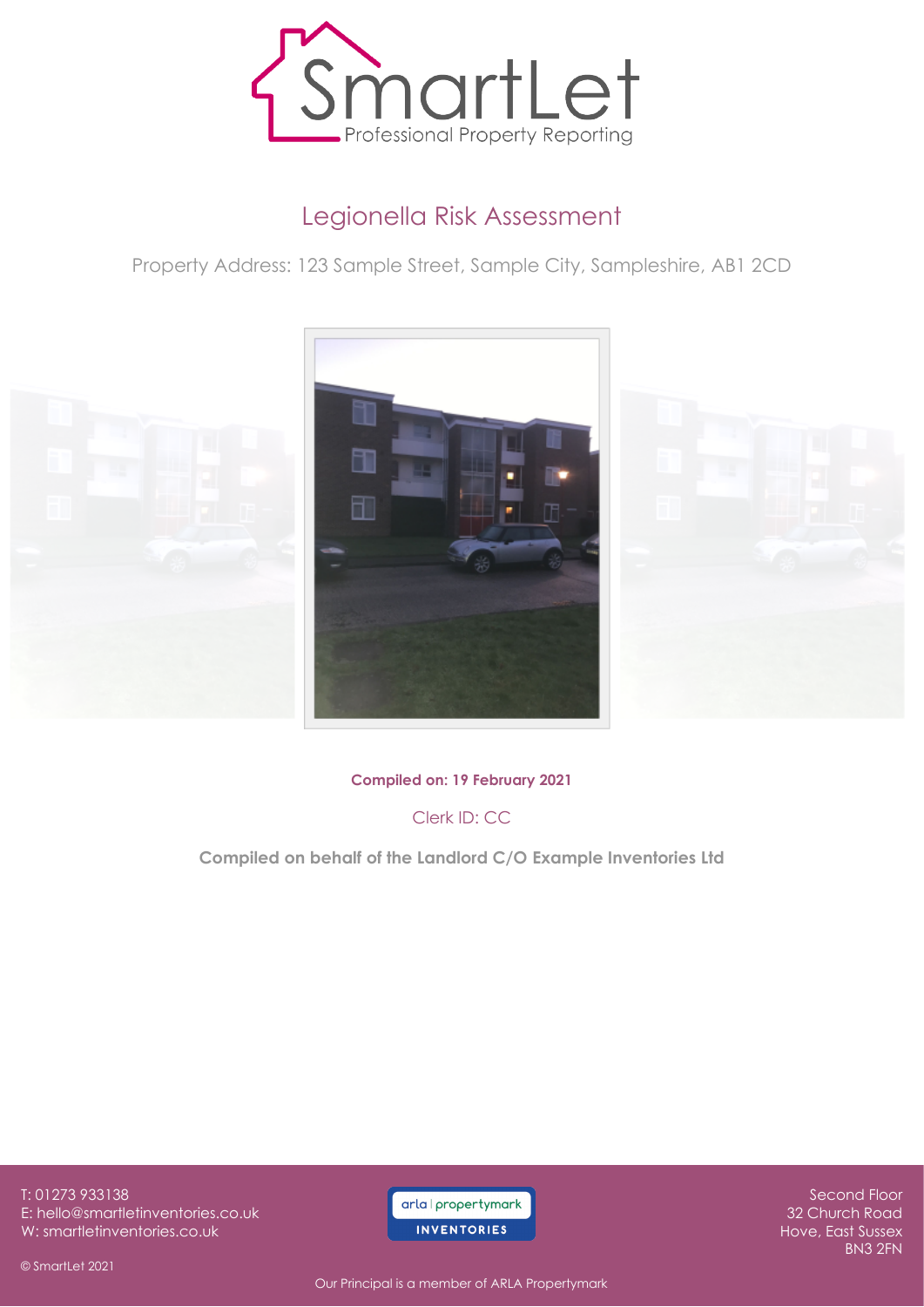

### **Contents**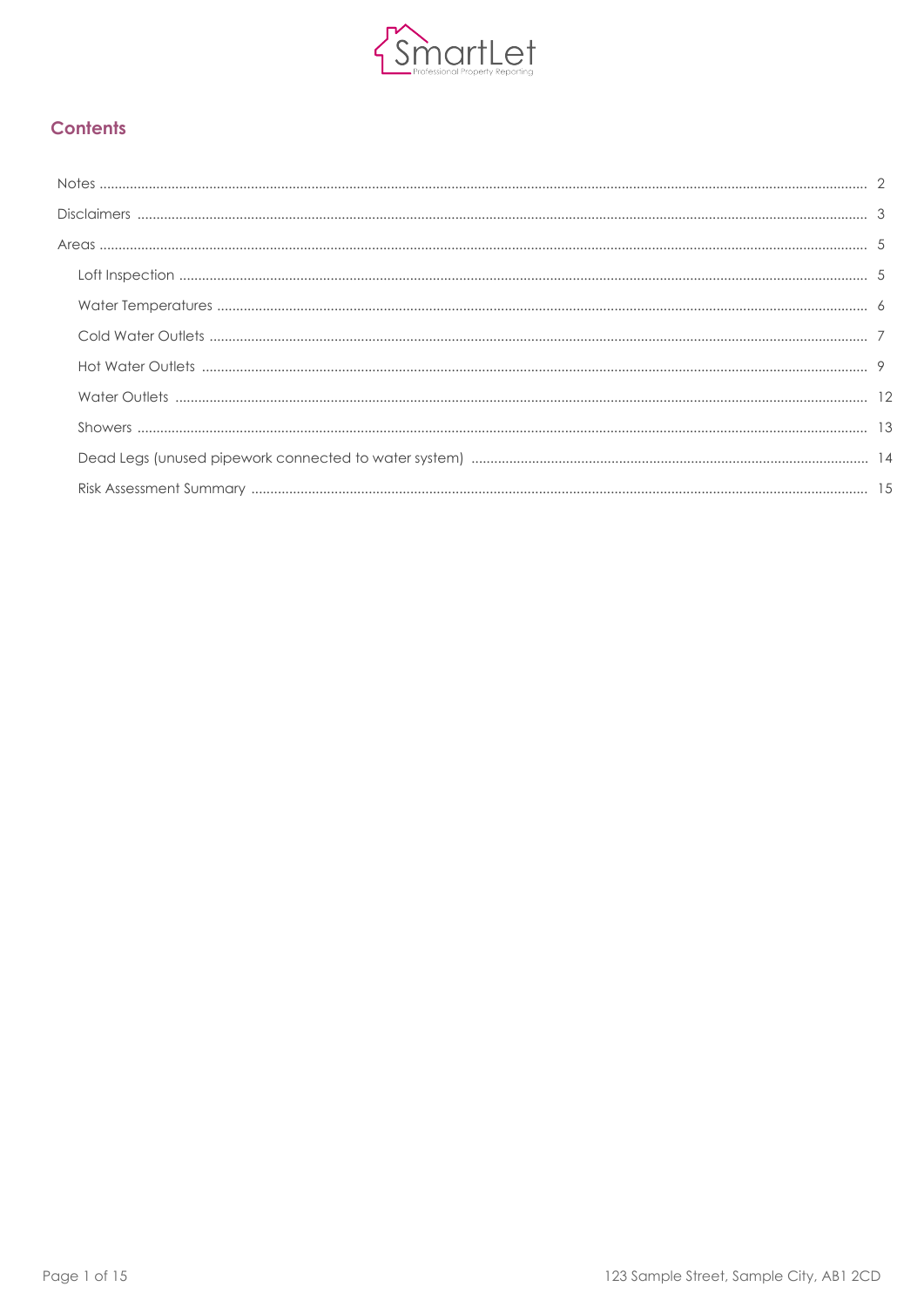

### <span id="page-2-0"></span>**Notes**

# Legionella and landlords' responsibilities

Legionnaires' disease is a potentially fatal form of pneumonia caused by the inhalation of small droplets of contaminated water containing Legionella. All man-made hot and cold water systems are likely to provide an environment where Legionella can grow.

The law is clear that Landlords are under a legal duty of care to ensure that the risk of exposure to Legionella for tenants, residents and visitors to their property is adequately assessed and controlled. Specifically, landlords are obligated to have a risk assessment conducted on the properties followed by reviews.

Smartlet inventory clerks are not experts on Legionnaires disease and water quality testing and therefore can not issue advise or be held accountable with regard to the subject of Legionnaires disease, including any Landlord responsibilities or required action as a result of the Smartlet inventory clerks observations.

The Smartlet inventory clerk will however complete what is know as a competent person assessment. These observations should not be assumed as a guaranteed that the property visited is free of risk. The landlord or their managing agent will always be responsible along with the tenant for residents and visitor's health and safety.

# PLEASE READ CAREFULLY

The Risk Assessment conducted by the Smartlet clerk will note any findings to items within the property which may or may not pose a risk to the health and safety of tenants or visitors. If an item does not appear to meet safety standards laid out in current health and safety regulations and guidance the Smartlet inventory clerk will note this on the report.

The inventory clerk will note within the report whether the cold-water tank has been seen, the number of water outlets within the property both hot and cold and check that the temperature of these outlets falls within the safe range. They will also record the condition of the shower heads, visibility of the water and finally whether any dead legs (unused pipework connected to water system) have been seen to the property.

The report will include photographic evidence to accompany temperature recordings, evidence of any cold-water tanks seen, shower heads and dead legs. Photographs accompanying this report will be shown next to the relevant item they depict. Photographs can be enlarged and downloaded at your discretion.

Due to health and safety regulations clerks are unable to access Loft spaces/eaves storage. Smartlet will ask that any ladders that provide access to these areas are ready for access prior to our clerks visit to the property. Clerks will be able to view any loft spaces/eaves storage from the ladders only and will take photographic evidence from this point.

## Additional Recommendations

### **Spa Pools/ Jacuzzi's:**

Spa pools need cleaning and flushing on a weekly basis. The full system should be treated with a cleanser and flushed through the system on a weekly basis or if inactive before the next use.

### **Ornamental Water Features/Hosepipes:**

Scrub and clean feature with cleaning solution every 3 months.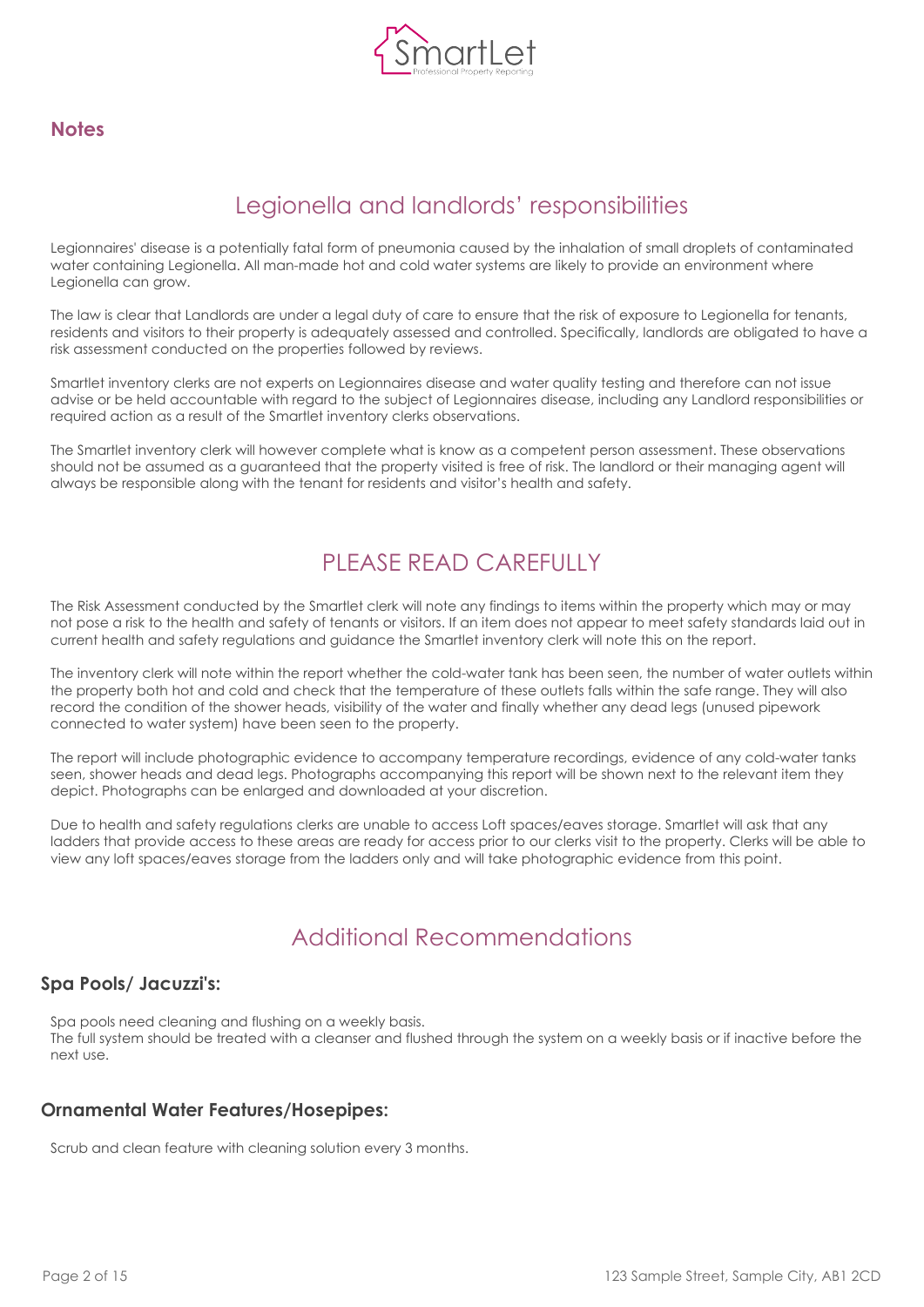

### <span id="page-3-0"></span>**Disclaimers**

In order to compile an accurate assessment the property should be ready to let i.e. clean and with all necessary repairs/ redecoration completed. Should the property be found upon arrival by the Clerk, not to be in a ready condition, the Clerk will contact the Agent to take further instruction. If the Clerk is instructed at this point to continue it must be considered that visibility will have been hindered and thus the accuracy of the report itself may have been compromised.

Due to health and safety regulations clerks are unable to access Loft spaces/eaves storage. Smartlet will ask that any ladders that provide access to these areas are ready for access prior to our clerks visit to the property. Clerks will be able to view any loft spaces/eaves storage from the ladders only and will take photographic evidence from this point.

If an area is to be included which is not obviously connected to the property, it is the responsibility of the Agent to inform the Company of the area and its whereabouts in relation to the property at the point of booking in order that it may be included. (e.g. a garage in a compound near to, but not attached to, the property)

#### **Instructions/Conditions**

SmartLet can accept an instruction via email, telephone or post. Once an instruction has been received an Agreement is deemed to exist between the Agent/Landlord and SmartLet under these Terms and Conditions. Instructions will be confirmed by email or telephone. Confirmation will define the instruction to which SmartLet and any assigned Clerk will work. Any errors contained within any confirmation not corrected by the Agent/Landlord upon receipt will be the liability of the Agent/Landlord.

All bookings should be made with at least 48 hours notice to SmartLet. SmartLet's normal office hours are 9.00 – 17.30 Monday to Friday, 9.00 – 15.00 on Saturdays. Once an instruction is completed SmartLet will endeavour to upload the report to the Agent/Landlord's online account the next working day.

Copies of all reports will be held on the Client's online account. Should SmartLet cease to receive instruction from the Agent/Landlord after a period of 3 months this account will be archived and subsequent copies of reports thereafter will be available only upon request and may be subject to additional charge.

#### **Cancellation/Aborted visits**

SmartLet reserves the right to charge a nominal fee(starting at £25.00 + vat and increasing with property size) should the instruction be aborted without 24hours notice or for any reason upon arrival at the property including mis-instruction, if the property is deemed unfit or unsafe for entry, if a Tenant is not in a position to vacate the property at an appointed time for Check-out, or if an occupier Landlord has not as yet vacated.

Where a Clerk is required to wait for the arrival of a Tenant or Landlord in order to carry out an instruction, thus affecting the Clerk's following appointments for the day, a nominal charge may be levied.

#### **Access/Safety and Security**

Where the SmartLet Clerk requires access to an occupied property, the Tenants will be provided with reasonable notice in writing. All properties will be left with the same measures of security as in place when entered by the Clerk. It is understood by SmartLet and the Clerk that the Property related to any Instruction is of sound and safe condition, is in no way infested, and places no risk to the health or safety of the assigned Clerk. A risk-assessment will be carried out by the Clerk upon arrival to determine this.

It is understood by SmartLet and the Clerk that we will be advised of any potential issues which may arise with Tenants/ Landlords who are in any way considered dangerous to the Clerk, this includes violence and health and safety issues. Should the Clerk at any time feel threatened whilst carrying out an instruction he/she will immediately leave the property and abort the inspection. The inspection will then be resumed at a time agreed with the Agent/Landlord without the Tenant/Landlord present.

#### **Price and Payment terms**

It is assumed that the size and furnishings of a property shall be proportionate in relation to the information given to SmartLet by the Agent/Landlord upon booking an instruction. SmartLet reserves the right to deviate from the standard price list by negotiation with the Agent/Landlord should the property be found not to be of reasonable proportions.

The parties may at any time mutually agree upon and execute new service specifications. Any such agreement shall reflect the changed services and fees and any other terms agreed between the parties. Payment for an instruction is to be made within 30days of completion/receipt of invoice. Late payment may be subject to the addition of interest.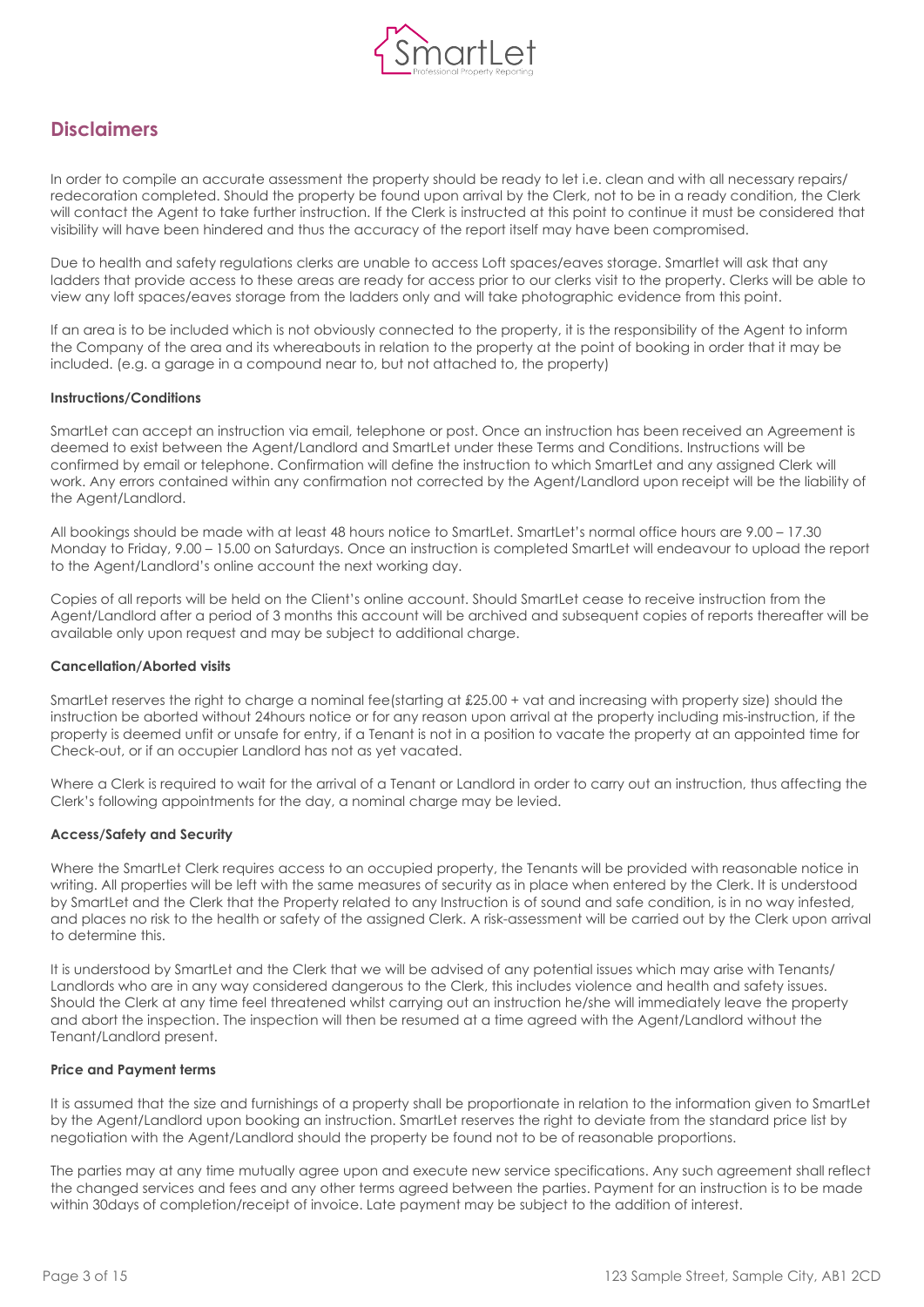

#### **Insurance**

The Company and all Clerks carry appropriate Public Liability Insurance. The Company carries appropriate Professional Indemnity Insurance.

#### **Complaints**

The Agent/Landlord is responsible for checking a report provided by SmartLet and raising any queries regarding its content. Complaints must be raised with SmartLet within 7 days of receipt of the report. It is understood that if deemed necessary by arrangement SmartLet will re-visit the property in order to rectify such a complaint. After 7 days of receipt of the report SmartLet will consider the report accurate and accepted by the Agent/Landlord and no further liability will be accepted by SmartLet. SmartLet operates a complaints procedure. This procedure can be provided upon request.

#### **Intellectual property rights & Copyright**

All Instructions commissioned from SmartLet and delivered by electronic means shall remain the property of SmartLet. Requested hard copies may be printed, copied or retained but may not be electronically copied or altered. Re-makes or re-types of a SmartLet report without the company's permission is strictly forbidden.

#### **Confidentiality and non-competition**

As per the Data Protection Act all information held by the Company on behalf of a Client will be dealt with confidentially and, after use, destroyed responsibly. SmartLet will not pass any Clients information to any organisation without the Clients express permission. Each party must treat all information received from the other marked "confidential" or reasonably obvious to be confidential, as it would treat its own confidential information.

It is understood that any Client of SmartLet will not approach any SmartLet Inventory Clerk or sub-contractor in order to procure their services independently from the company, within 12 months of the Clients final instruction to the company, or indefinitely whilst the Clerk is employed by SmartLet.

**Force Majeure** The Company or Clerk is not liable for delays in performance (including the delivery of documentation and adverse weather conditions affecting appointed bookings) caused by circumstances beyond its reasonable control.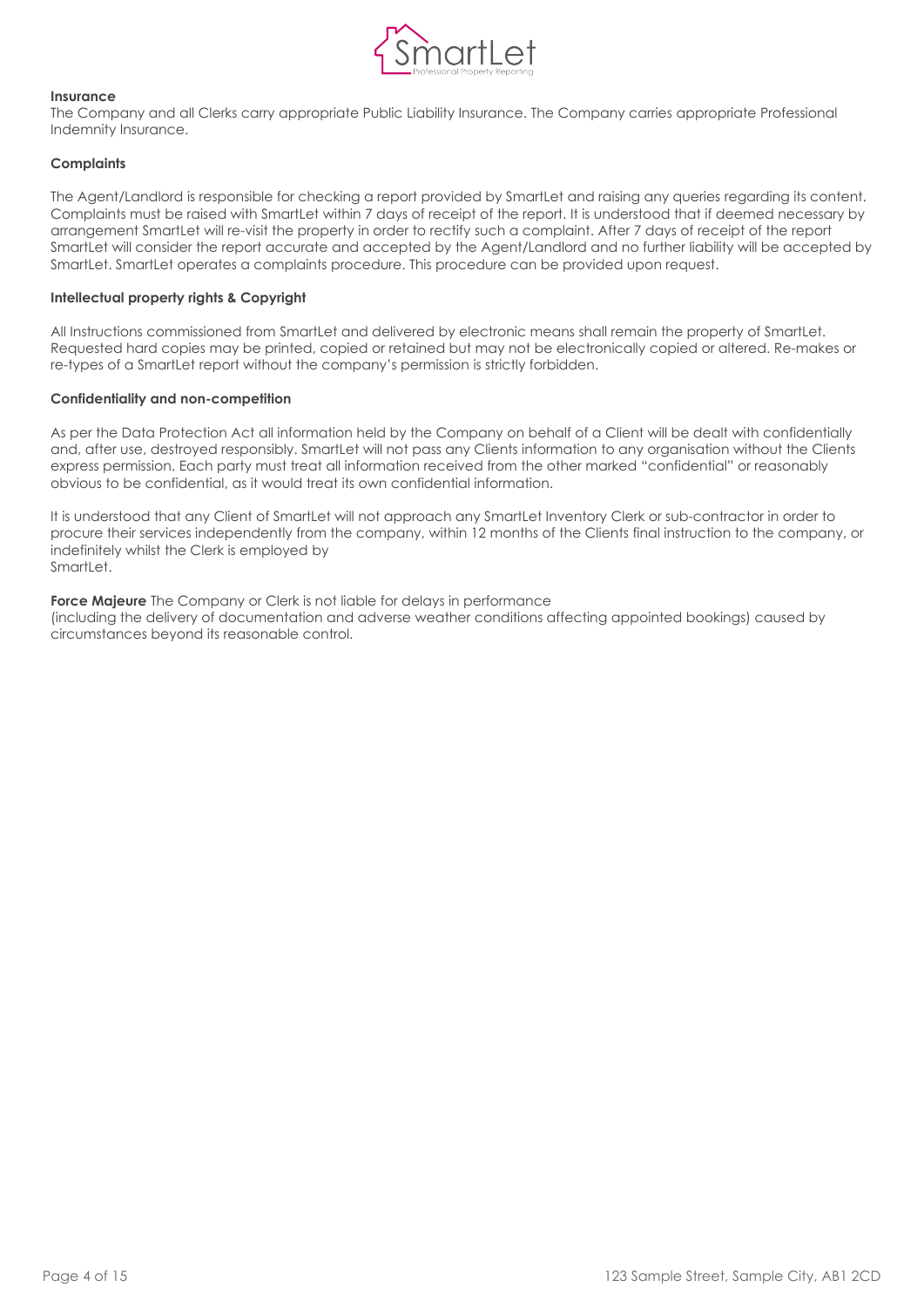

## <span id="page-5-0"></span>**1. Loft Inspection**

| Question                                                                                                                                                                                                                                                                                                                                                                                                                                                                                                         | <b>Answer</b> | <b>Comments</b> |  |
|------------------------------------------------------------------------------------------------------------------------------------------------------------------------------------------------------------------------------------------------------------------------------------------------------------------------------------------------------------------------------------------------------------------------------------------------------------------------------------------------------------------|---------------|-----------------|--|
| The Smartlet Clerk Will Record If A Cold Water Tank Has Been Sited And Its Location. As Well As Indicating Whether It Is Sealed From<br>Outside Contamination. If A Clerk Is Unable To Locate Tank Or The Tank Is Inaccessible This Will Also Be Highlighted On The Report.<br>Please Note: Clerks Are Unable To Access Loft Spaces/Eaves Storage And All Recordings Will Have Been Taken From Ladders. It Is The<br>Responsibility Of The Landlord To Ensure The Ladder Has Been Left Ready For The Clerks Use. |               |                 |  |
| 1.1 Does The Property Have Any Cold Water<br>Storage Tanks?                                                                                                                                                                                                                                                                                                                                                                                                                                                      | No            | Location:       |  |
| 1.2 If Yes, Do The Tanks Have Fitted Lids?                                                                                                                                                                                                                                                                                                                                                                                                                                                                       | N/A           |                 |  |
| 1.3 Is There Any Debris In The Tank?                                                                                                                                                                                                                                                                                                                                                                                                                                                                             | N/A           |                 |  |
| 1.4 ls The Tank Insulated?                                                                                                                                                                                                                                                                                                                                                                                                                                                                                       | N/A           |                 |  |
| 1.5 Notes                                                                                                                                                                                                                                                                                                                                                                                                                                                                                                        |               |                 |  |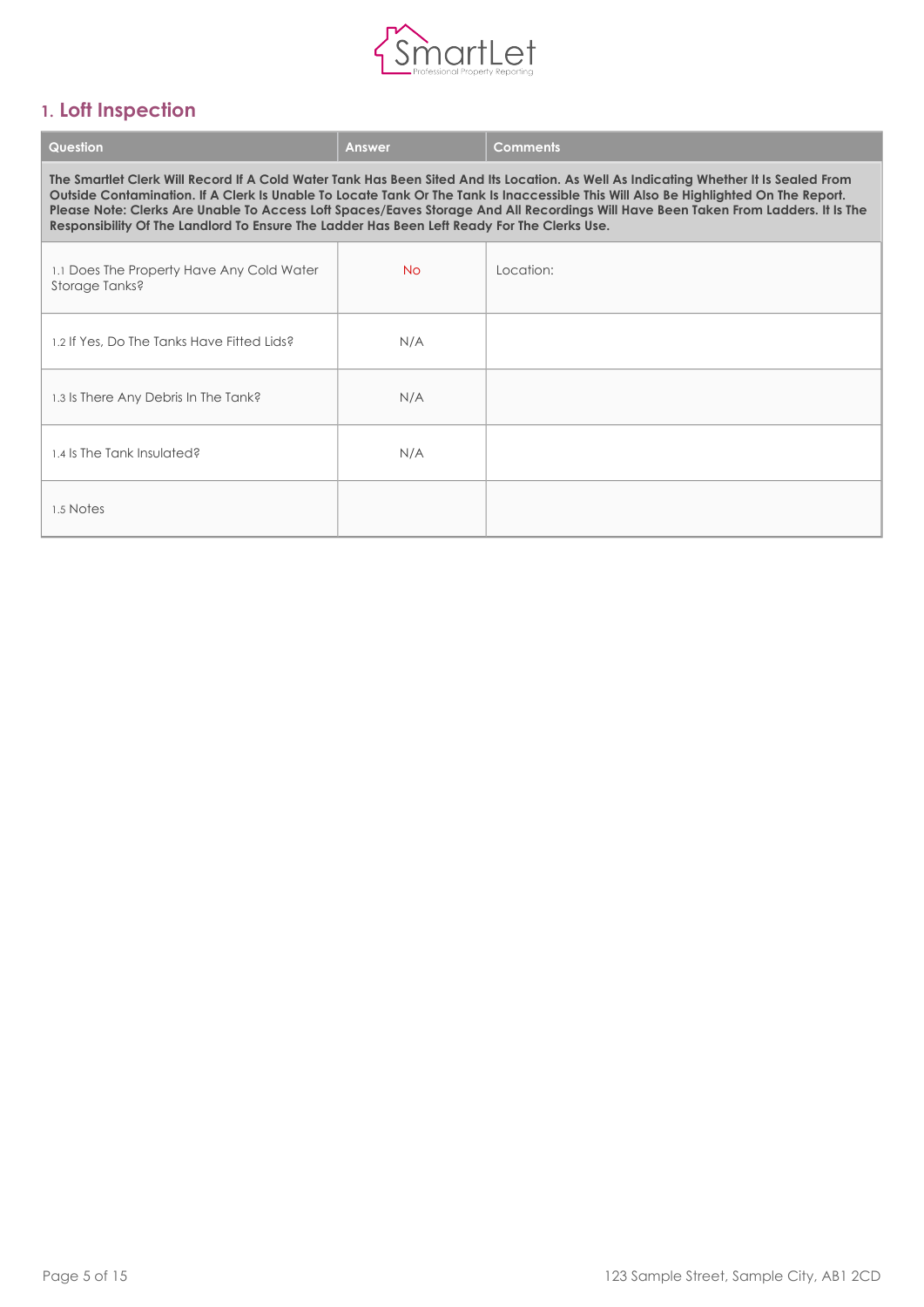

## <span id="page-6-0"></span>**2. Water Temperatures**

| Question                                                               | <b>Answer</b> | <b>Comments</b> |
|------------------------------------------------------------------------|---------------|-----------------|
| The Smartlet Clerk Will Record All Water Outlets Seen At The Property. |               |                 |
| 2.1 Number Of Cold Water Outlets (Taps/<br>Showers) :                  | 4             |                 |
| 2.2 Number Of Hot Water Outlets (Taps/<br>Showers) :                   | 4             |                 |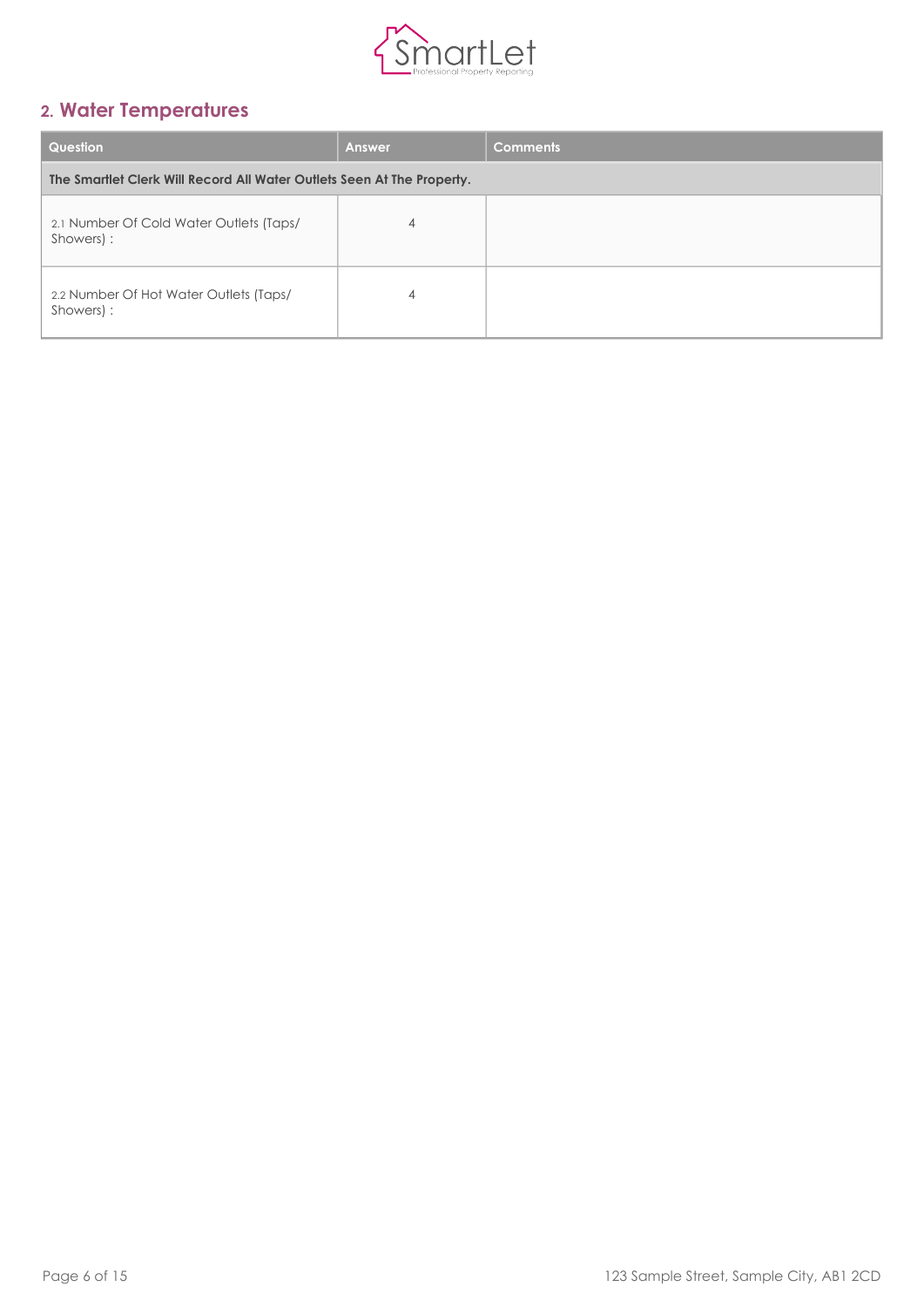

### <span id="page-7-0"></span>**3. Cold Water Outlets**

| Question                                                          | <b>Answer</b>                                                                                                                                        | <b>Comments</b>                                                                                                                                                                                                                                          |
|-------------------------------------------------------------------|------------------------------------------------------------------------------------------------------------------------------------------------------|----------------------------------------------------------------------------------------------------------------------------------------------------------------------------------------------------------------------------------------------------------|
| The Reading Is Within A Safe Range And Supply Photos As Evidence. |                                                                                                                                                      | Cold Water Temperatures Must Be No More The 20°C Having Run The Water For A Minimum Of 1 Minute. If The Temperature Is<br>Indicated As Higher Than 20°C Remedial Work Will Need To Be Taken To Ensure Water Is Below 20°C. The Clerk Will Record Whether |
| 3.1 Outlet 1                                                      | I can confirm the<br>temperature has<br>been measured as<br>20°C or lower, which<br>indicates, the water<br>is within the safe<br>temperature range. | Location: Kitchen Sink<br>Photo: Yes                                                                                                                                                                                                                     |
| 9298<br>Ref # 3.1                                                 |                                                                                                                                                      |                                                                                                                                                                                                                                                          |
| 3.2 Outlet 2                                                      | I can confirm the<br>temperature has<br>been measured as<br>20°C or lower, which<br>indicates, the water<br>is within the safe<br>temperature range. | Location: Bathroom Sink<br>Photo: Yes                                                                                                                                                                                                                    |
| Ref # 3.2                                                         |                                                                                                                                                      |                                                                                                                                                                                                                                                          |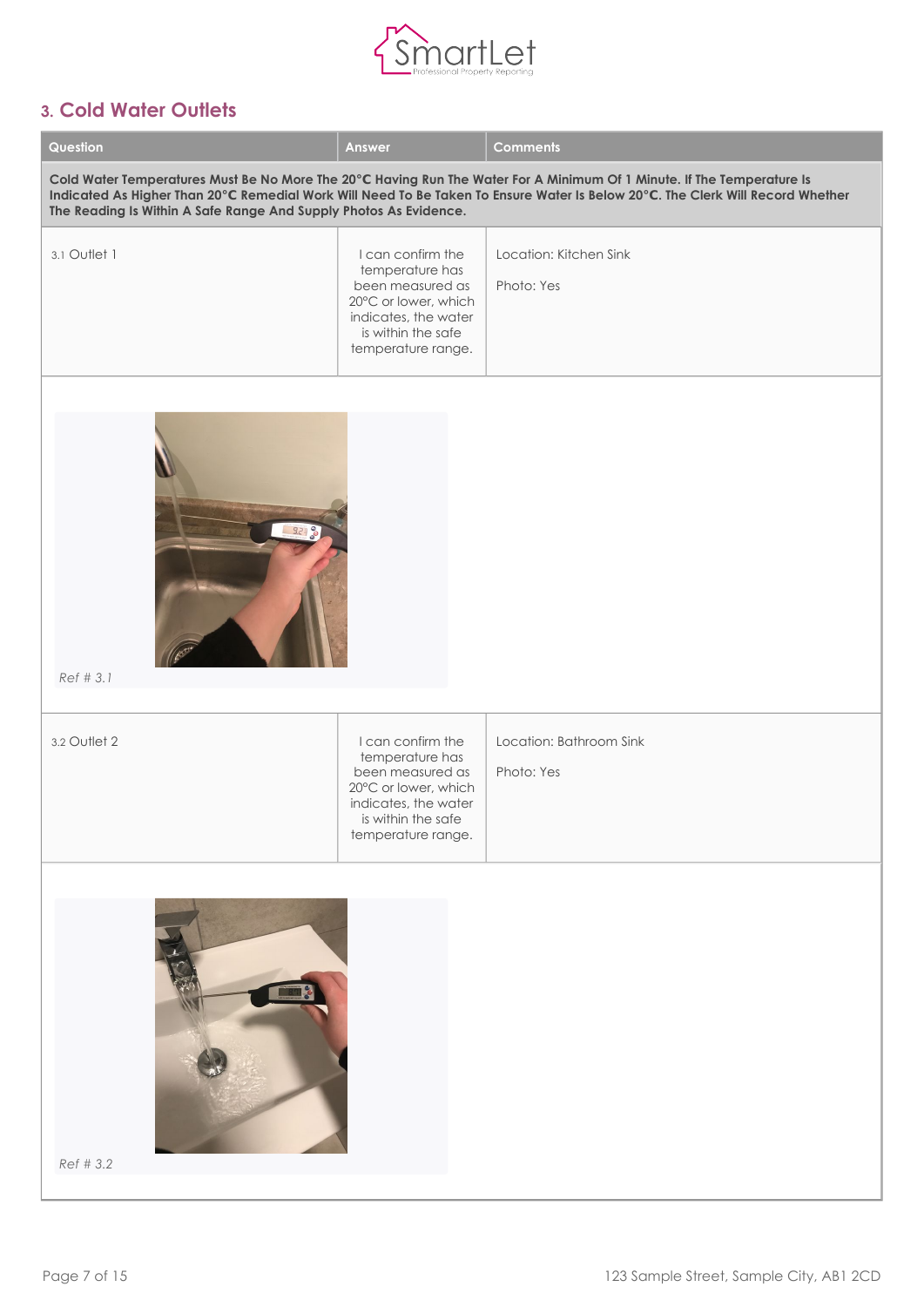

## **3. Cold Water Outlets (Cont.)**

| 3.3 Outlet 3      | I can confirm the<br>temperature has<br>been measured as<br>20°C or lower, which<br>indicates, the water<br>is within the safe<br>temperature range. | Location: Bath<br>Photo: Yes   |
|-------------------|------------------------------------------------------------------------------------------------------------------------------------------------------|--------------------------------|
|                   |                                                                                                                                                      |                                |
| 89 %<br>Ref # 3.3 |                                                                                                                                                      |                                |
| 3.4 Outlet 4      | I can confirm the<br>temperature has<br>been measured as<br>20°C or lower, which<br>indicates, the water<br>is within the safe<br>temperature range. | Location: Shower<br>Photo: Yes |
| Ref # 3.4         |                                                                                                                                                      |                                |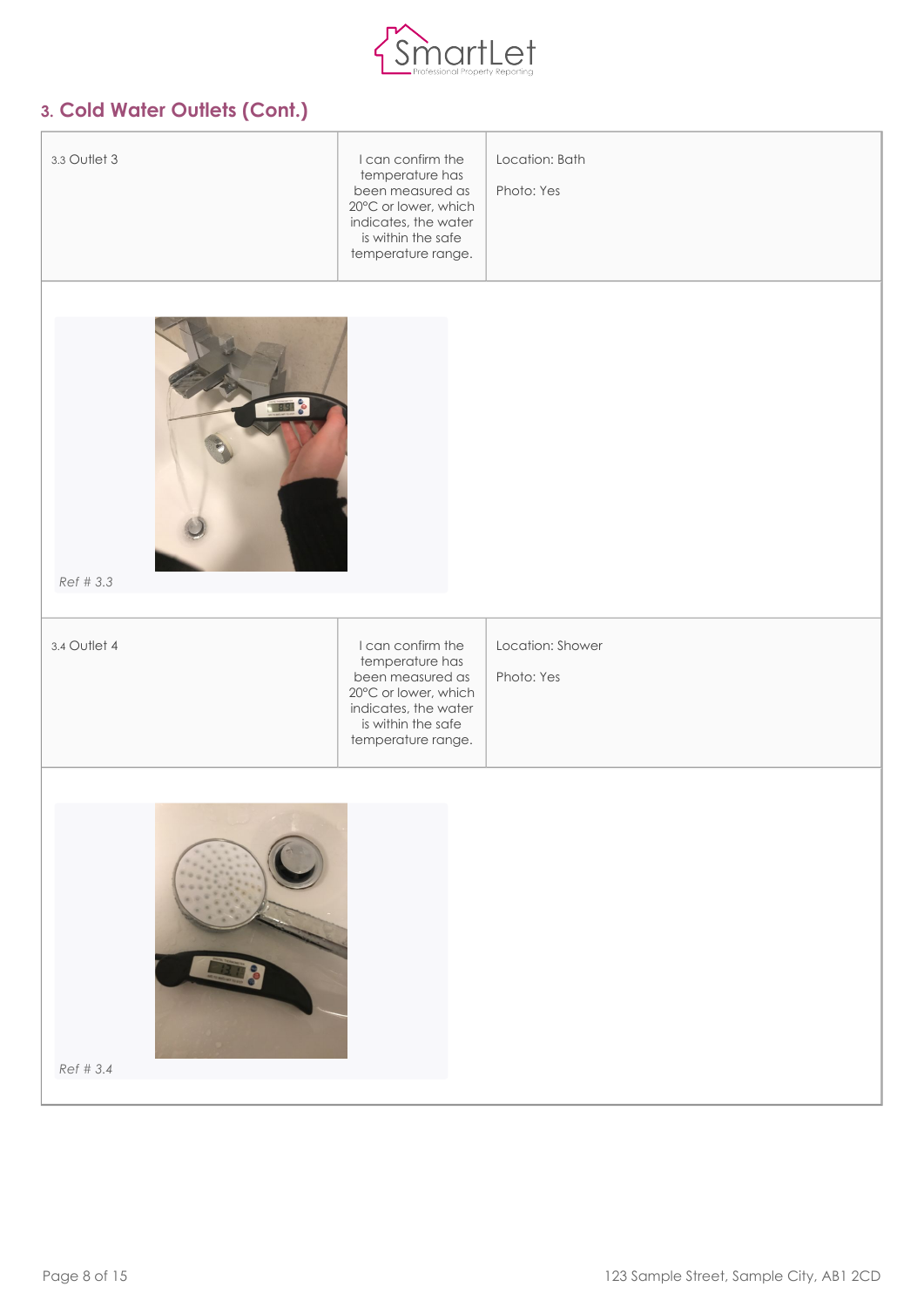

## <span id="page-9-0"></span>**4. Hot Water Outlets**

| Question                                                                                                                                                                                                                                                                                                                                          | <b>Answer</b>                                                                                                                                           | <b>Comments</b>                       |  |  |
|---------------------------------------------------------------------------------------------------------------------------------------------------------------------------------------------------------------------------------------------------------------------------------------------------------------------------------------------------|---------------------------------------------------------------------------------------------------------------------------------------------------------|---------------------------------------|--|--|
| Hot Water Temperatures Must Be A Minimum Of 50°C Having Run The Water For A Minimum Of 1 Minute. If The Temperature Is<br>Indicated As Being Between 20°C - 50°C Remedial Work Will Need To Be Taken To Ensure Water Is At A Safe Temparature. The Clerk<br>Will Record Whether The Reading Is Within A Safe Range And Supply Photos As Evidence. |                                                                                                                                                         |                                       |  |  |
| 4.1 Outlet 1                                                                                                                                                                                                                                                                                                                                      | We have recorded<br>the temperature as<br>being at 50°C or<br>above, which<br>indicates this falls<br>within the required<br>safe temperature<br>range. | Location: Kitchen Sink<br>Photo: Yes  |  |  |
| <b>SY31 &amp;</b><br>Ref # 4.1                                                                                                                                                                                                                                                                                                                    |                                                                                                                                                         |                                       |  |  |
| 4.2 Outlet 2                                                                                                                                                                                                                                                                                                                                      | We have recorded<br>the temperature as<br>being at 50°C or<br>above, which<br>indicates this falls<br>within the required<br>safe temperature<br>range. | Location: Bathroom Sink<br>Photo: Yes |  |  |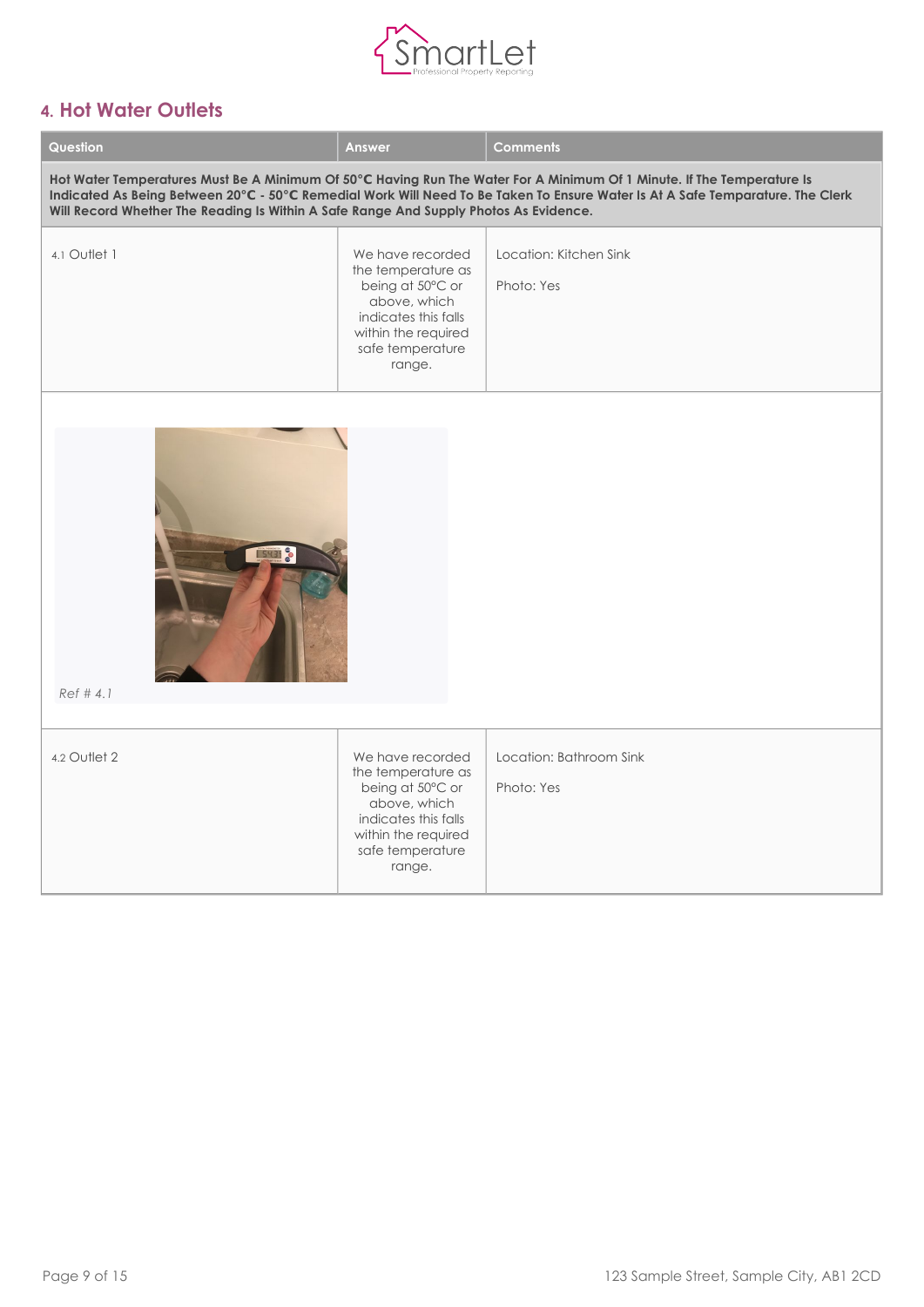

### **4. Hot Water Outlets (Cont.)**

| ŏ<br>ė |  |
|--------|--|
|        |  |
|        |  |
|        |  |
|        |  |
|        |  |

*[Ref # 4.2](https://my.inventorybase.com/generate/preview/report/5ff9307c-a806-4a45-ba51-ec30d7f4d1c6/gallery#attachment-151824264)*

4.3 Outlet 3 The temperature been recorded as falling below 50°C, which does not fall within the required safe temperature range.

Location: Bath

Photo: Yes



*[Ref # 4.3](https://my.inventorybase.com/generate/preview/report/5ff9307c-a806-4a45-ba51-ec30d7f4d1c6/gallery#attachment-151824280)*

4.4 Outlet 4 The temperature been recorded as falling below 50°C, which does not fall within the required safe temperature range. Location: Shower Photo: Yes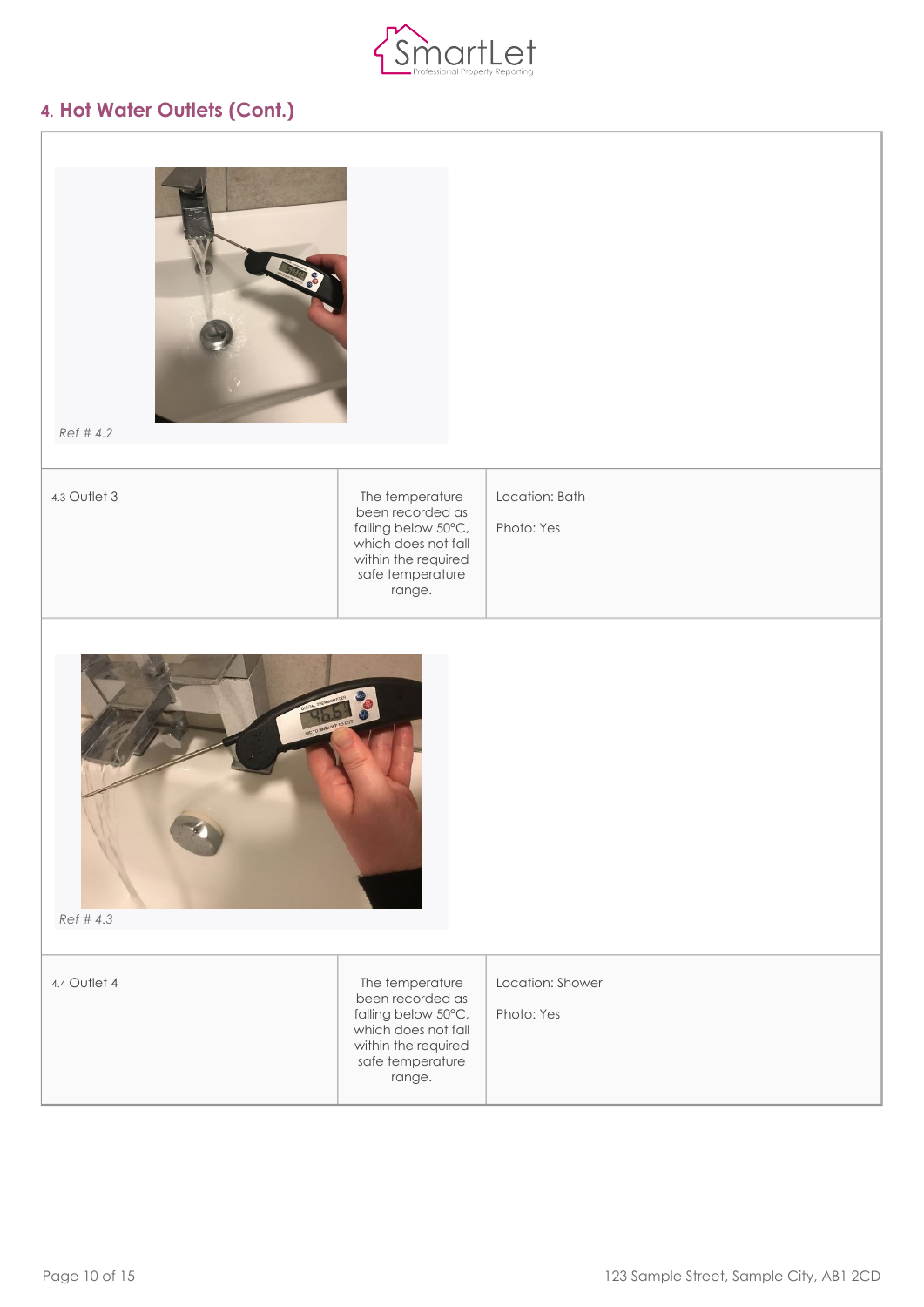

## **4. Hot Water Outlets (Cont.)**

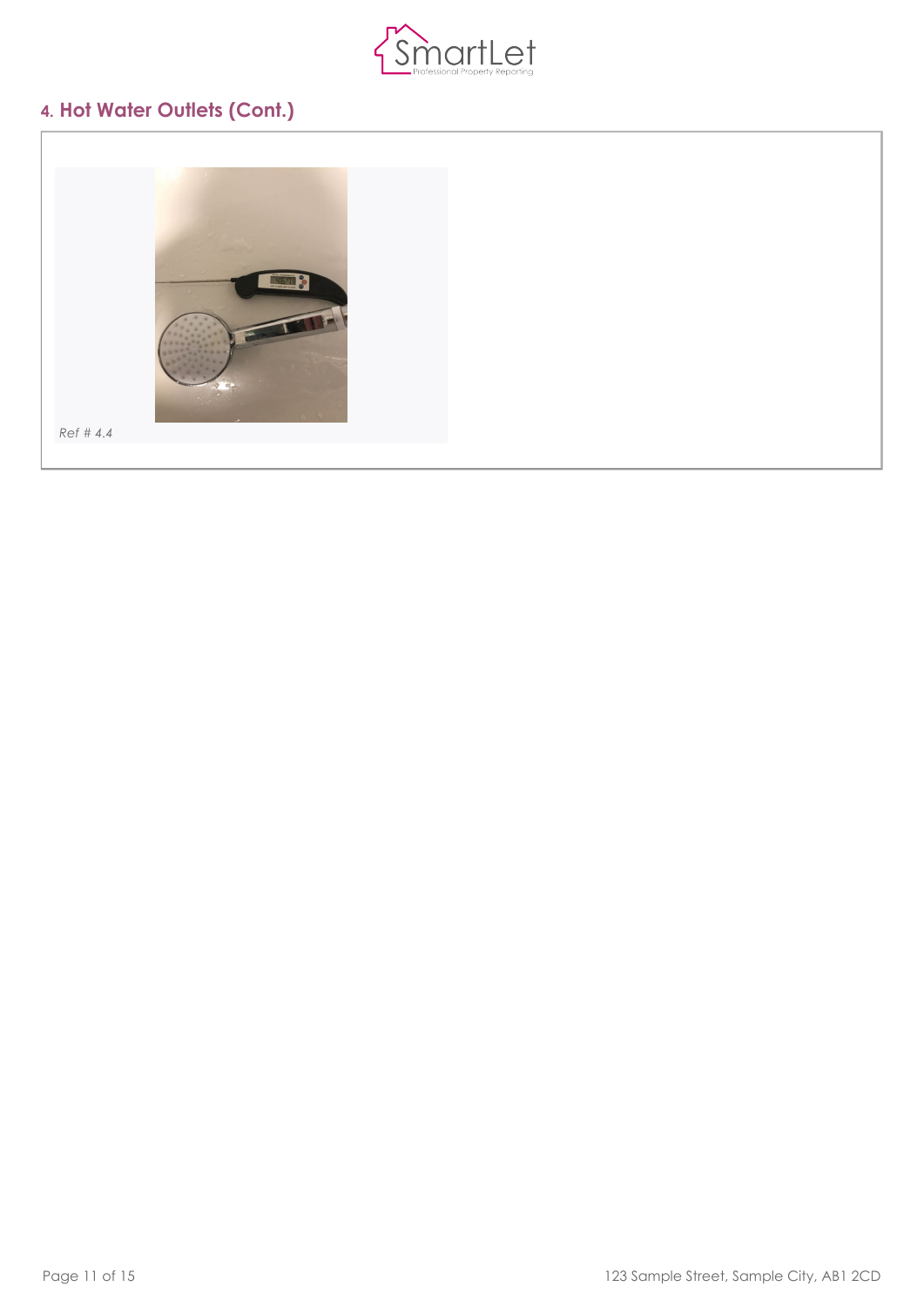

## <span id="page-12-0"></span>**5. Water Outlets**

| Question                                                                        | <b>Answer</b> | <b>Comments</b> |
|---------------------------------------------------------------------------------|---------------|-----------------|
| Smartlet Clerk Will Identify If The Water Appears To Be Clean And Free Running. |               |                 |
| 5.1 All Cold Water Outlets Clean And Free<br><b>Running?</b>                    | Yes           |                 |
| 5.2 All Hot Water Outlets Clean And Free<br><b>Running?</b>                     | Yes           |                 |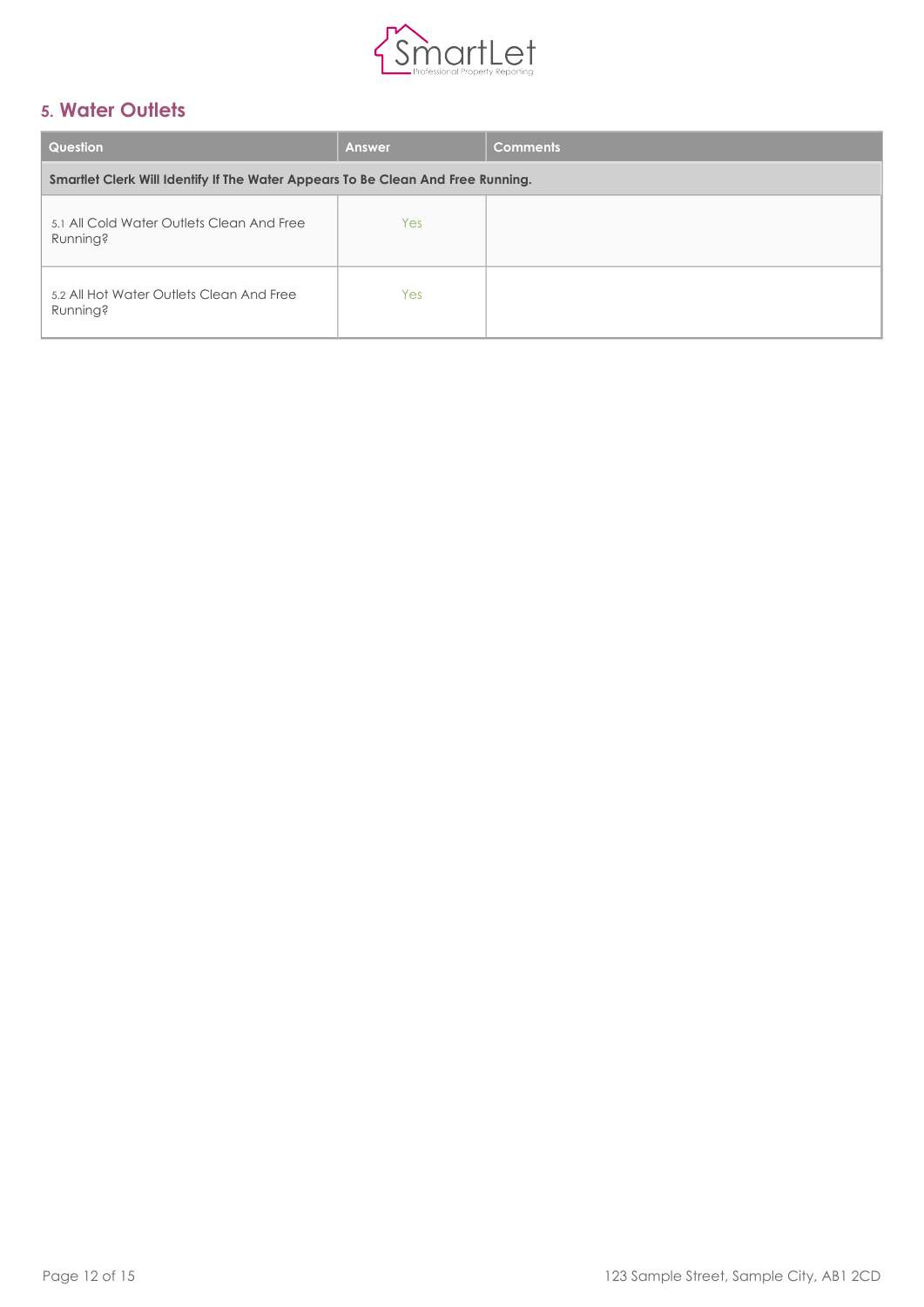

### <span id="page-13-0"></span>**6. Showers**

| Question                                                                                                                                                                                                                                                 | <b>Answer</b> | <b>Comments</b>      |  |
|----------------------------------------------------------------------------------------------------------------------------------------------------------------------------------------------------------------------------------------------------------|---------------|----------------------|--|
| SmartLet Clerk Will Record The Condition Of The Shower Heads As Well As Any Combination Shower And Jacuzzi Jets. If The Head Of<br>The Shower Showing Signs Of Scaling Grime Recommend The Shower Head Be Removed Cleaned, De-scaled Or Changed For New. |               |                      |  |
| 6.1 Does The Property Have Any Showers<br>Installed?                                                                                                                                                                                                     | Yes           | Number: 1            |  |
| 6.2 If Yes, Do The Shower Heads Appear To<br>Be Clean And Free Running?                                                                                                                                                                                  | Yes           | Photos of each head: |  |
| Ref # 6.2                                                                                                                                                                                                                                                |               |                      |  |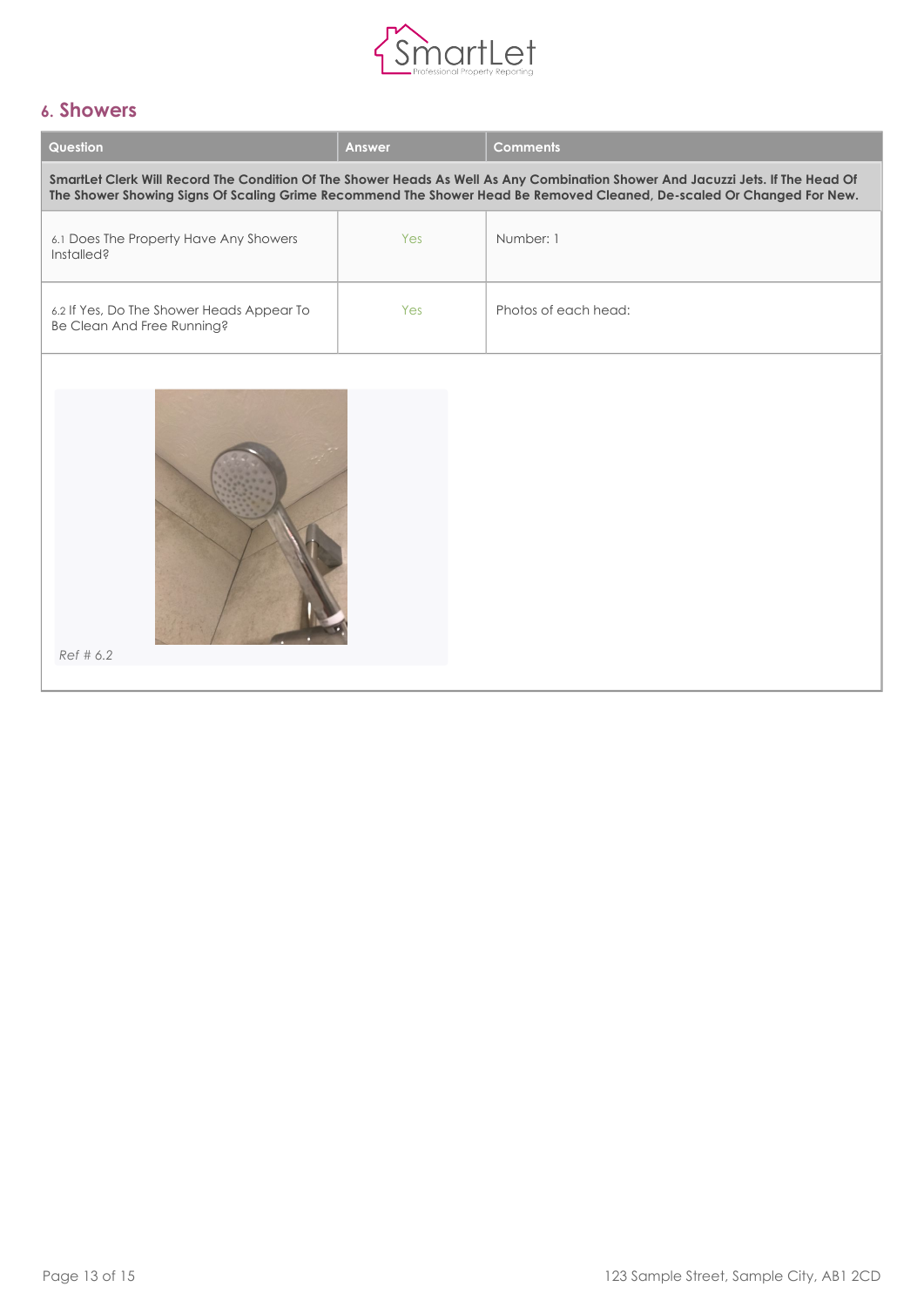

## <span id="page-14-0"></span>**7. Dead Legs (Unused Pipework Connected To Water System)**

| <b>Question</b>                                                                                                                                                                                                                                            | <b>Answer</b> | <b>Comments</b> |
|------------------------------------------------------------------------------------------------------------------------------------------------------------------------------------------------------------------------------------------------------------|---------------|-----------------|
| Dead Legs Is A Term Given To Runs Of Pipework That Are Redundant And Not Servicing Anything I.e. Tap, Shower. These Hold Water<br>From The System And Are Not Flushed Through. The SmartLet Clerk Will Identify If Any Have Been Seen Within The Property. |               |                 |
| 7.1 During Your Visual Inspection Did You<br>Come Across Any 'Dead Legs' In The<br>Property Water System?                                                                                                                                                  | No.           | Photos:         |
| 7.2 Notes:                                                                                                                                                                                                                                                 |               |                 |